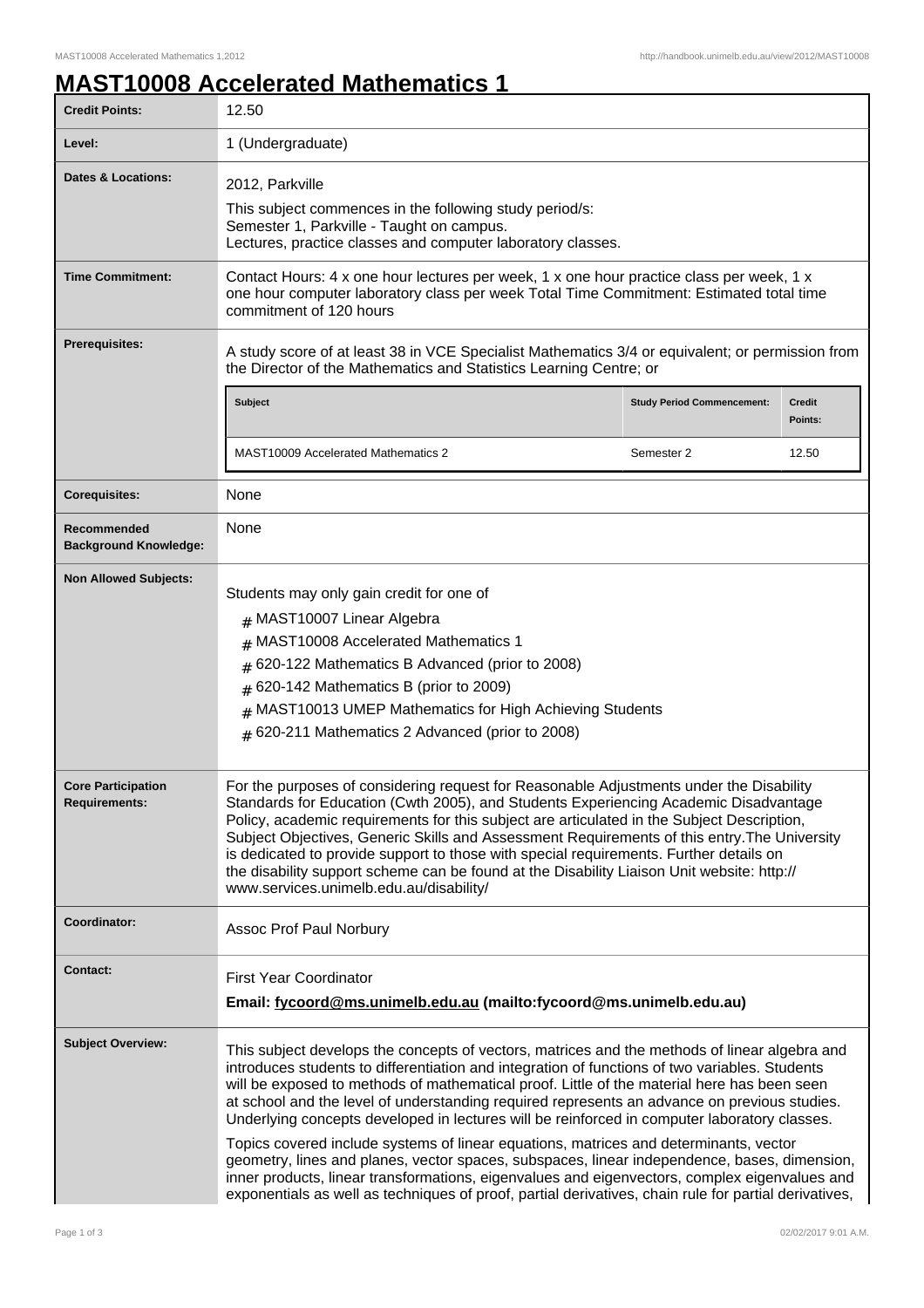|                          | directional derivatives, tangent planes, extrema for functions of several variables and double<br>integrals.                                                                                                                                                     |  |
|--------------------------|------------------------------------------------------------------------------------------------------------------------------------------------------------------------------------------------------------------------------------------------------------------|--|
| <b>Objectives:</b>       | Students completing this subject should:                                                                                                                                                                                                                         |  |
|                          | $_{\text{\#}}$ be able to use matrix techniques to represent and solve a system of simultaneous linear                                                                                                                                                           |  |
|                          | equations;<br>$#$ understand the extension of vector concepts to abstract vector spaces of arbitrary finite                                                                                                                                                      |  |
|                          | dimension;                                                                                                                                                                                                                                                       |  |
|                          | $*$ understand linear transformations, their matrix representations and applications;<br>be able to differentiate and integrate functions of two variables;                                                                                                      |  |
|                          | be able to do a simple mathematical proof.<br>#                                                                                                                                                                                                                  |  |
| Assessment:              | Three written assignments due at regular intervals during semester amounting to a total of up                                                                                                                                                                    |  |
|                          | to 25 pages (9%), three online assessment tasks due at regular intervals during semester (6%),<br>a 45-minute computer laboratory test held at the end of semester (5%), and a 3-hour written<br>examination in the examination period (80%).                    |  |
| <b>Prescribed Texts:</b> | Elementary Linear Algebra, Applications Version (H. Anton and C. Rorres), 10th edn, Wiley,<br>2010.                                                                                                                                                              |  |
| <b>Breadth Options:</b>  | This subject potentially can be taken as a breadth subject component for the following courses:                                                                                                                                                                  |  |
|                          | Bachelor of Arts (https://handbook.unimelb.edu.au/view/2012/B-ARTS)<br>#                                                                                                                                                                                         |  |
|                          | Bachelor of Commerce (https://handbook.unimelb.edu.au/view/2012/B-COM)                                                                                                                                                                                           |  |
|                          | Bachelor of Environments (https://handbook.unimelb.edu.au/view/2012/B-ENVS)<br>#                                                                                                                                                                                 |  |
|                          | Bachelor of Music (https://handbook.unimelb.edu.au/view/2012/B-MUS)<br>$\pm$                                                                                                                                                                                     |  |
|                          | You should visit learn more about breadth subjects (http://breadth.unimelb.edu.au/<br>breadth/info/index.html) and read the breadth requirements for your degree, and should<br>discuss your choice with your student adviser, before deciding on your subjects. |  |
| <b>Fees Information:</b> | Subject EFTSL, Level, Discipline & Census Date, http://enrolment.unimelb.edu.au/fees                                                                                                                                                                             |  |
| <b>Generic Skills:</b>   | In addition to learning specific skills that will assist students in their future careers in science,<br>they will have the opportunity to develop generic skills that will assist them in any future career<br>path. These include:                             |  |
|                          | $_{\text{\#}}$ problem-solving skills: the ability to engage with unfamiliar problems and identify relevant<br>solution strategies;<br>$#$ analytical skills: the ability to construct and express logical arguments and to work in                              |  |
|                          | abstract or general terms to increase the clarity and efficiency of analysis;<br>collaborative skills: the ability to work in a team;                                                                                                                            |  |
|                          | $#$ time-management skills: the ability to meet regular deadlines while balancing competing<br>commitments; and<br>$#$ computer skills: the ability to use mathematical computing packages.                                                                      |  |
| <b>Notes:</b>            | This subject is available for science credit to students enrolled in the BSc (both pre-2008 and<br>new degrees), BASc or a combined BSc course.                                                                                                                  |  |
|                          | Previously known as 620-157 Mathematics 1 (prior to 2009)                                                                                                                                                                                                        |  |
|                          | This subject is suitable for students with a high level of achievement in VCE Specialist<br>Mathematics 3/4 or equivalent.                                                                                                                                       |  |
|                          | This subject, together with MAST10009 Accelerated Mathematics 2 is equivalent in content to<br>the three subjects                                                                                                                                                |  |
|                          | $#$ MAST10006 Calculus 2                                                                                                                                                                                                                                         |  |
|                          | # MAST10007 Linear Algebra                                                                                                                                                                                                                                       |  |
|                          | $#$ MAST20026 Real Analysis with Applications                                                                                                                                                                                                                    |  |
|                          | Students require access to a computer with the software package MATLAB installed, currently<br>in every open-access campus laboratory.                                                                                                                           |  |